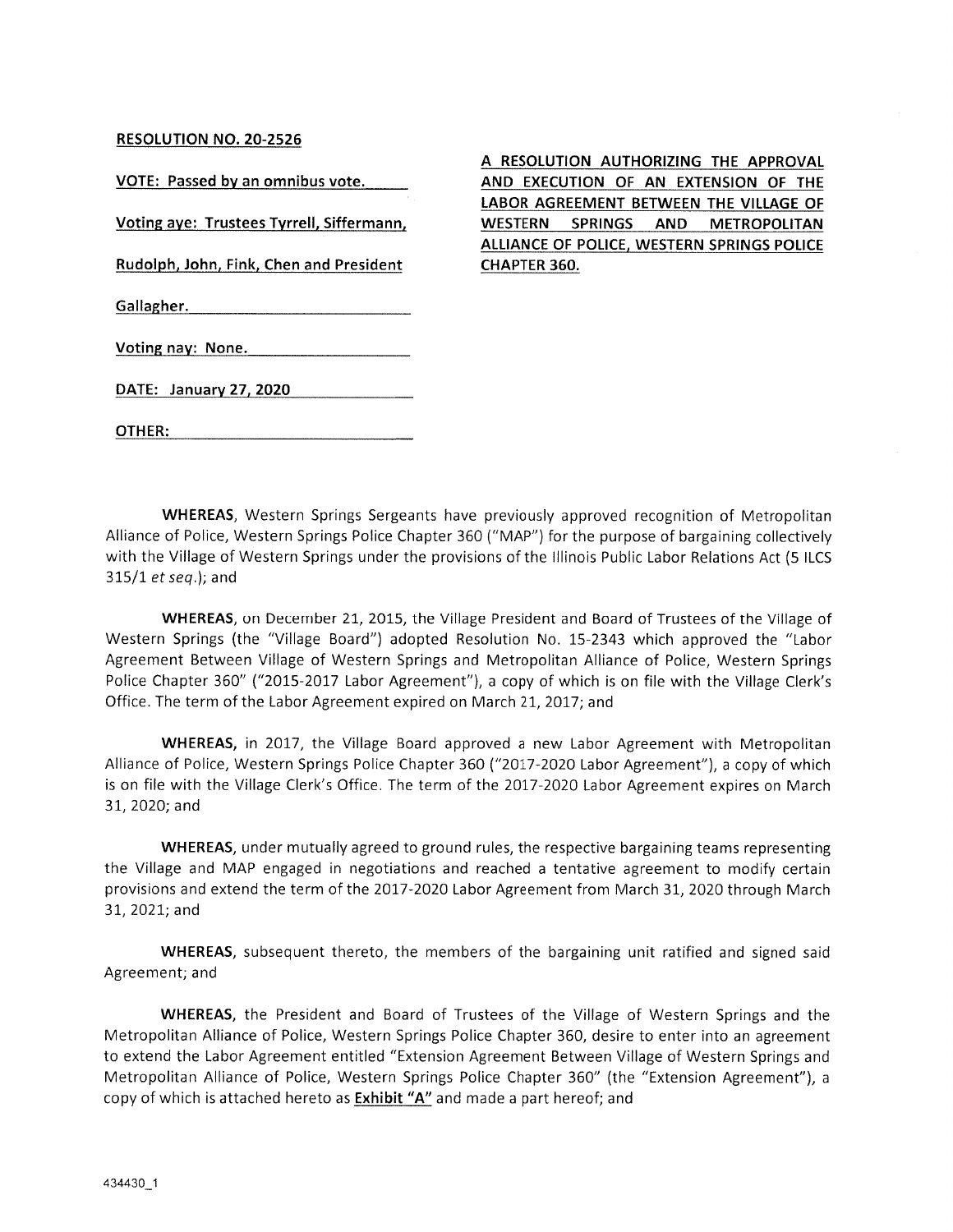WHEREAS, the Village President and Board of Trustees of the Village of Western Springs have reviewed the Extension Agreement and find that it is in the best interest of the Village, its residents and the public to approve the Extension Agreement.

#### NOW, THEREFORE, BE IT RESOLVED BY THE VILLAGE PRESIDENT AND BOARD OF TRUSTEES OF THE VILLAGE OF WESTERN SPRINGS, COOK COUNTY, ILLINOIS, AS FOLLOWS:

Section 1: Each Whereas paragraph above is incorporated by reference into this Section 1 and made a part hereof as material and operative provisions of this Resolution.

Section 2: The President and Board of Trustees of the Village of Western Springs approve and authorize the agreement entitled "Extension Agreement Between Village of Western Springs and Metropolitan Alliance of Police, Western Springs Police Chapter 360" (the "Extension Agreement"), a copy of which is attached hereto as Exhibit "A" and made a part hereof. The President and Board of Trustees of the Village of Western Springs authorize and direct the Village President and the Village Clerk, or their designees, to execute the final version of the Extension Agreement, which may contain certain non-substantive and non-financial modifications that are approved by the Village Attorney. The President and Board of Trustees also authorize and direct the Village President, the Village Clerk, the Village Manager and the Village Attorney, or their designees, to execute and deliver all other instruments and documents and pay all Village Board-authorized costs that are necessary to fulfill the Village's obligations under the Extension Agreement.

PASSED by the Board of Trustees of the Village of Western Springs, Cook County, Illinois, at a Regular Meeting thereof, held on the 27th day of January, 2020, and approved by me as Village President, and attested by the Village Clerk, on the same day.

Alve + ballaghe

Alice F. Gallagher, Village President

ATTEST:

Lame Howitt James Hopvath, Acting Village Clerk

Published by me in pamphlet form on the 27th day of January, 2020.

Elano Harshe . Deputy Village Clerk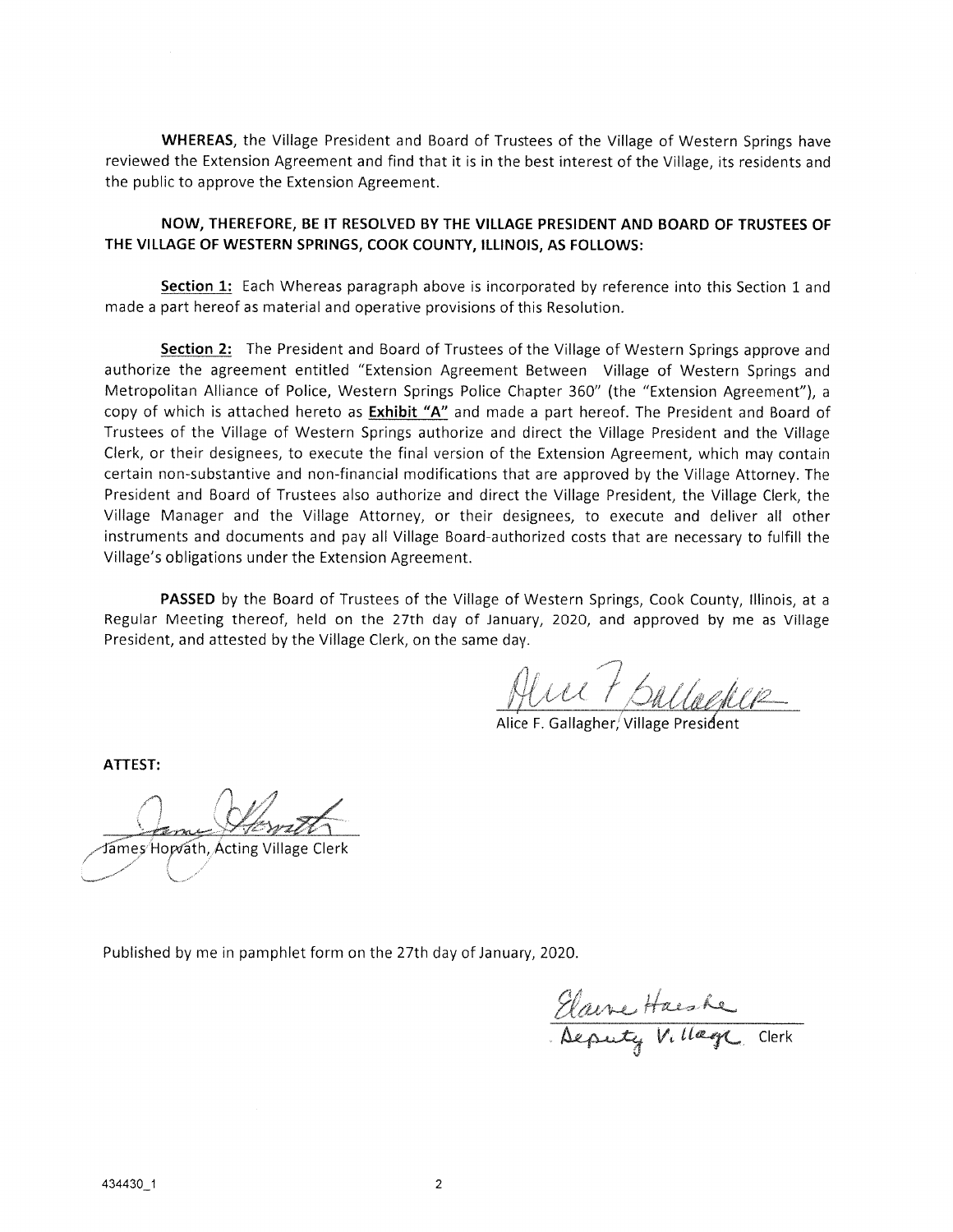# Exhibit "A"

Extension Agreement Between Village of Western Springs and Metropolitan Alliance of Police, Western Springs Police Chapter 360

(attached)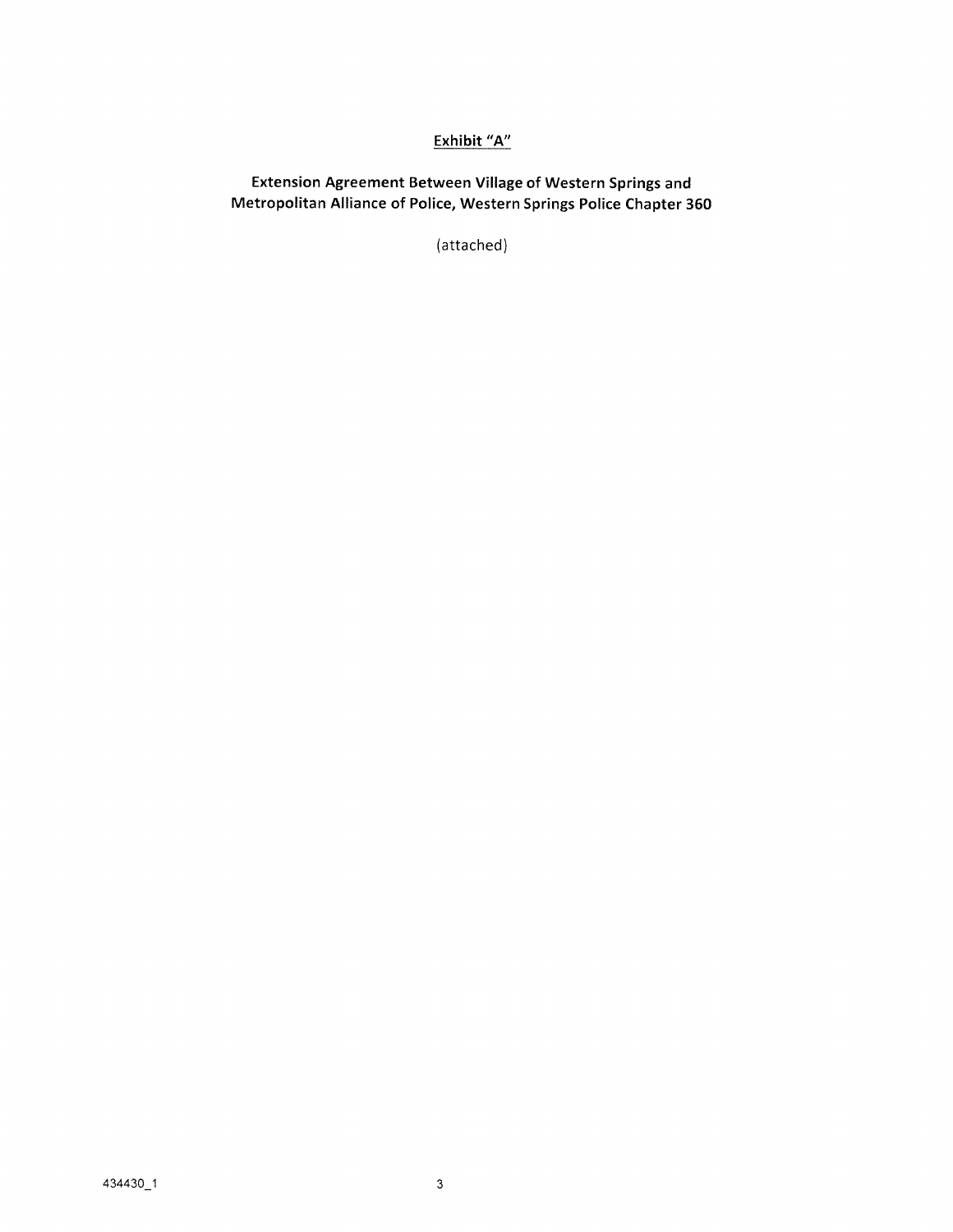# EXTENSION AGREEMENT Between Village of Western Springs and Metropolitan Alliance of Police Chapter 360

WHEREAS, the Village of Western Springs ("Village") and the Metropolitan Alliance of Police Chapter 360 ("MAP") are parties to a Labor Agreement covering patrol officers for the term of April 1, 2017 and expiring March 31,2020;

WHEREAS, the Village and MAP agree to extend the term of the current agreement for the period of one additional year with only a change in term of the agreement and related provisions, addressing the unconstitutionality of fair share and adjusting the salary schedule;

WHEREAS, the Village and MAP have agreed to an across-the-board increase to the salary schedule in the current agreement.

## NOW THEREFORE, the parties agree as follows:

1. The Agreement will expire on March 31, 2021. To effectuate this change, the following contract provisions will be modified as follows:

1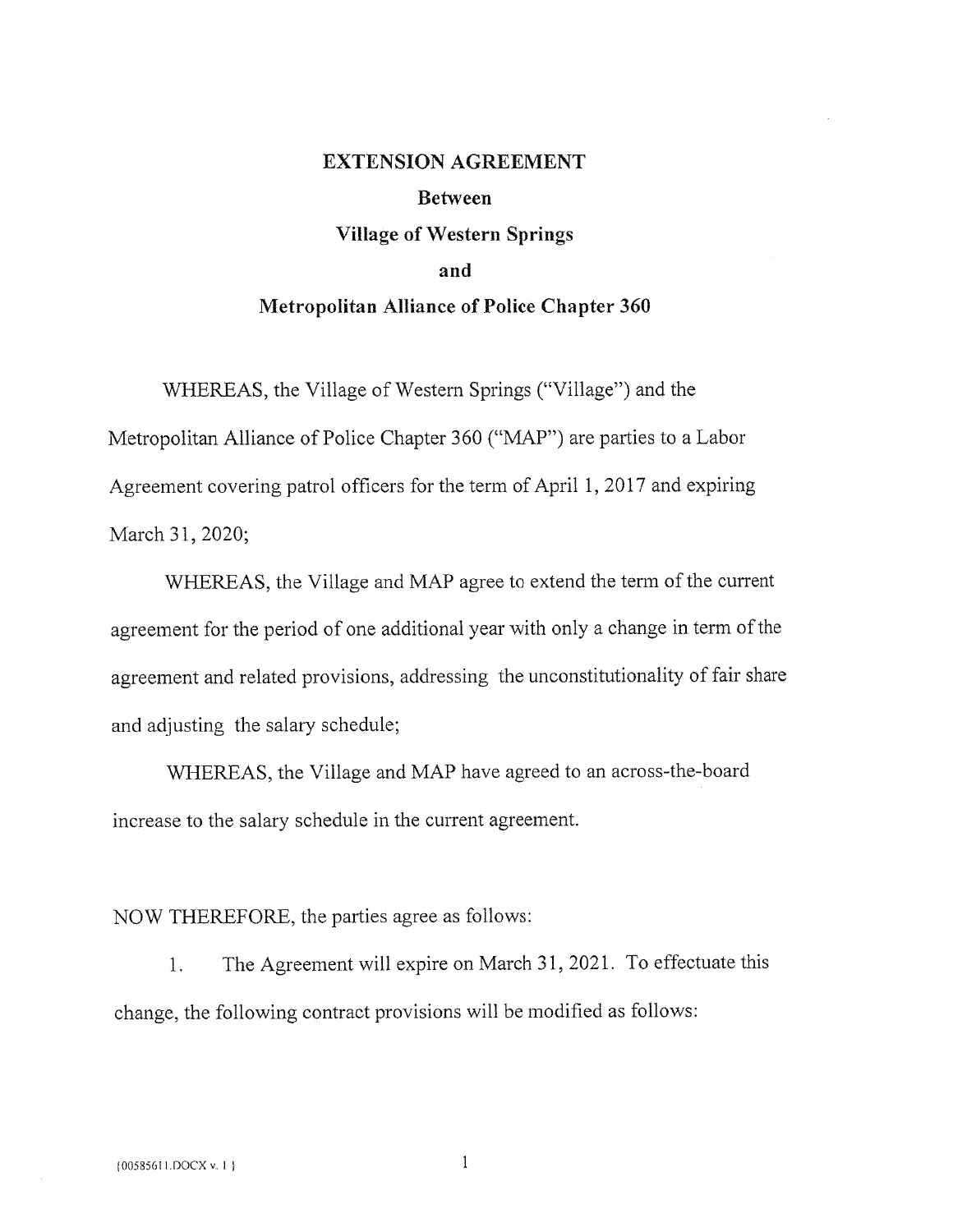# A. The duration clause will be changed as follows:

#### ARTICLE XVII DURATION AND TERM OF AGREEMENT

Section 1. Termination in 2021. This Agreement shall be effective as of the day after the contract is executed by both parties and shall remain in full force and effect until 11:59 p.m. on the 31st day of March, 2021. It shall be automatically renewed from year to year thereafter unless either party shall notify the other in writing at least one hundred twenty (120) days prior to the anniversary date that it desires to modify this Agreement. In the event that such notice is given, negotiations shall begin no later than seventy-five (75) days prior to the anniversary date unless the parties mutually agree otherwise.

Notwithstanding any provision of this Article or Agreement to the contrary, this Agreement shall remain in full force and effect after the expiration date and until a new agreement is reached unless either party gives at least ten (10) days' written notice to the other party of its desire to temiinate this Agreement, provided such termination date shall not be before the anniversary date set forth in the preceding paragraph.

#### B. Appendix A will be modified as follows:

#### APPENDIX A ALTERNATIVE IMPASSE RESOLUTION AGREEMENT

Alternative Impasse Resolution Agreement entered into by and between the Metropolitan Alliance of Police, Chapter 360 (hereafter "the Chapter") and the Village of Western Springs (hereafter "the Employer").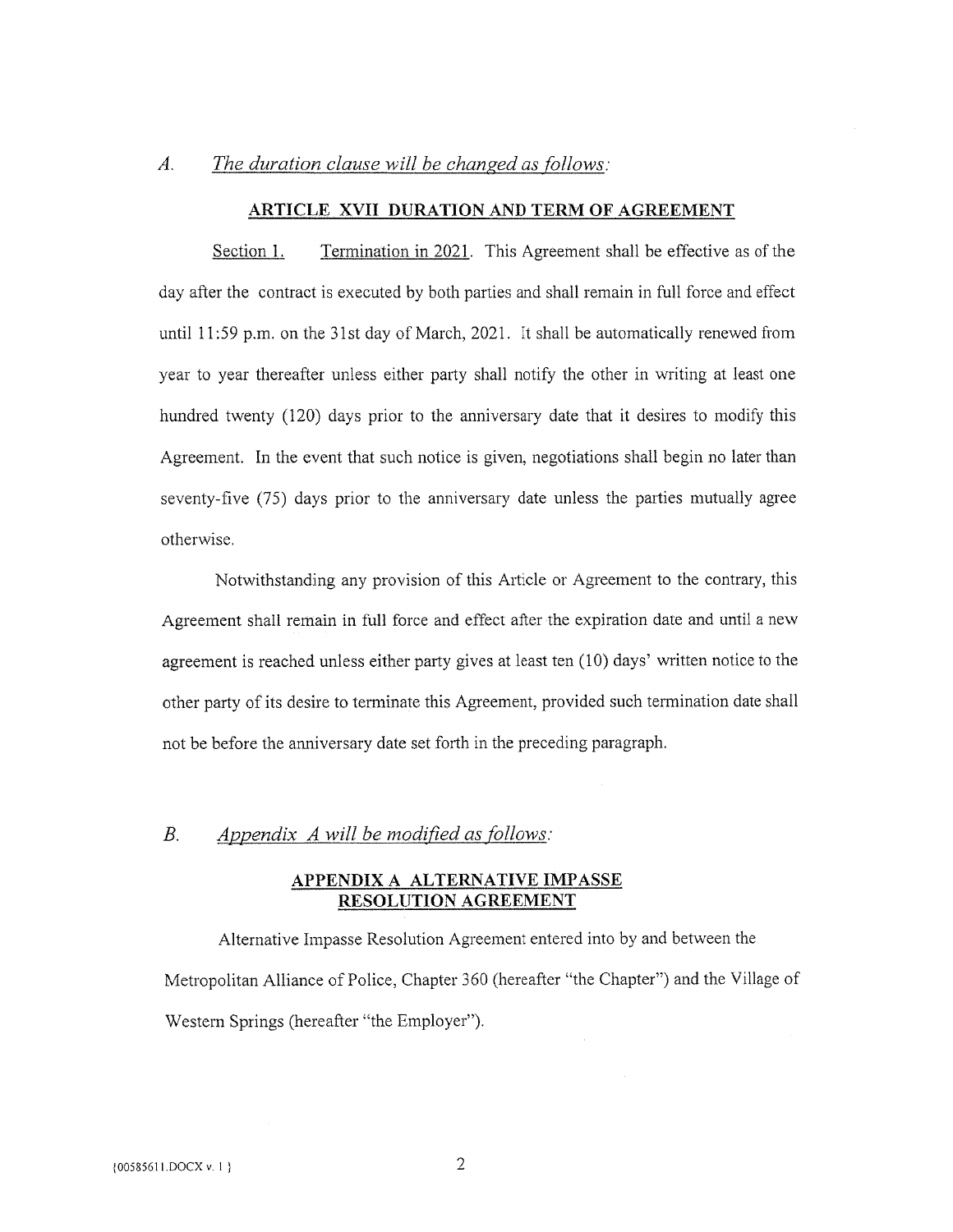WHEREAS, the provisions of §1614(p) of the Act provide that the parties may agree to submit their unresolved disputes concerning wages, hours, terms and conditions of employment to an alternative form of impasse resolution.

NOW, THEREFORE, based upon the mutual benefits and consideration set forth herein, the receipt and sufficiency of which for each party is hereby acknowledged, the Employer and the Chapter agree to the following Alternative Impasse Resolution Procedure:

- (1) Authority for Agreement: The parties agree that the statutory authority for this Agreement is  $\S 1614(p)$  of the Act. The parties intend the provisions of this Agreement to represent and constitute an agreement to submit to an alternative form of impasse resolution any unresolved disputes concerning the wages, hours, terms and conditions of employment of the employees represented by the Chapter that are subject to the parties' negotiations for a successor agreement, the provisions of which are set forth herein.
- (2) Selection of Arbitrator and Namine of Panel: The parties agree that should it become necessary to submit their unresolved disputes in negotiations to arbitration pursuant to §1614, they will engage in the arbitration of impasse procedures described in the Act and the Rules and Regulations of the Board, subject to the following:
	- (a) Service of Demand for Mediation: The Employer agrees that any Demand for Mediation filed by the Chapter and served on the Employer prior to the commencement of the Employer's fiscal year on January 1, 2021, shall be deemed to be a proper and timely demand as provided in the Act and the Rules and Regulations of the Board; further, that arbitration proceedings under the Act and those Rules and Regulations shall be deemed to have been initiated and commenced on the date of service and filing of the Demand for Mediation.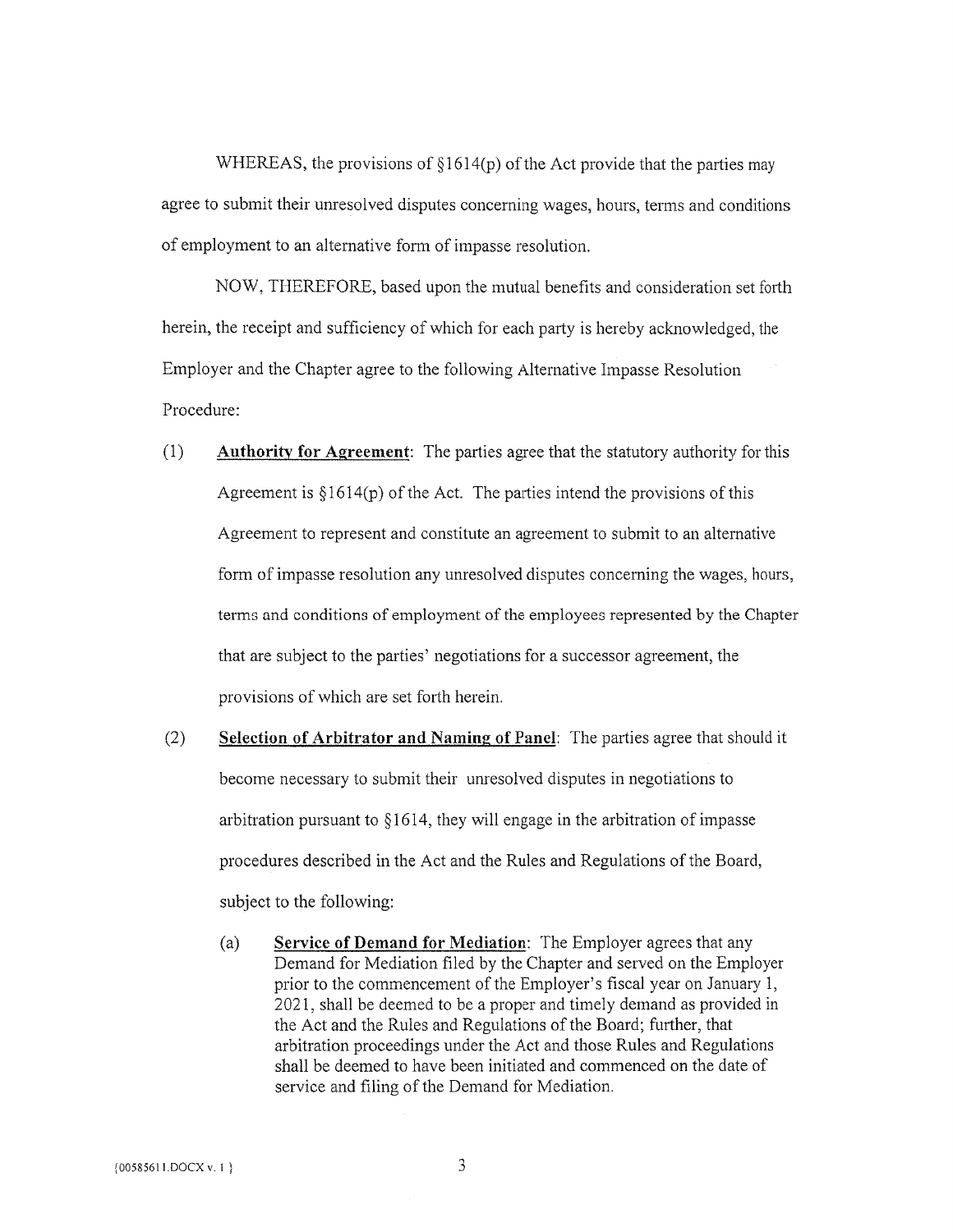- (b) Arbitrator Selection Process: The parties agree that notwithstanding the filing and service of any Demand for Mediation by either the Chapter or the Employer, the selection of an arbitrator shall be delayed until such time as either party serves on the representative of the other, in writing by certified mail, a Demand that the arbitrator selection process be commenced, provided that the parties have engaged in mediation for at least thirty (30) days. It is further agreed that:
	- (i) During this period of delay, the parties agree to continue good faith collective bargaining, including utilizing the services of the Federal Mediation and Conciliation Service should an impasse be reached.
	- (ii) Within seven (7) days of the receipt by the other party of the written Demand that selection of an arbitrator begin, the representatives of the parties shall meet and attempt to mutually agree upon an arbitrator. Unless the parties mutually agree otherwise, each party waives the right to a three member panel of arbitrators as provided in the Act and agrees that the arbitration proceedings shall he heard by a single, neutral arbitrator.
	- (iii) In the absence of an agreement on a neutral arbitrator, the parties shall file a joint request with the Federal Mediation and Conciliation Service for a panel of seven (7) arbitrators from which the parties shall select a neutral arbitrator. The parties agree to request the FMCS to limit the panel to members of the National Academy of Arbitrators who reside in Illinois, Indiana or Wisconsin, Both the Employer and the Chapter shall have the right to reject one panel in its entirety within seven (7) calendar days of receipt and request that a new panel be submitted. The parties agree to engage in an alternate striking process to determine who shall be the arbitrator, with a coin toss being used to determine who strikes first. In the event that the arbitrator selected is unwilling or unable to serve, the last arbitrator struck from the panel shall be invited to so serve. If he or she declines or is unable to hear the matter, the parties shall request a new list from FMCS and commence the selection process anew.
	- (iv) The parties shall jointly communicate and coordinate all remaining aspects of the arbitration (including but not limited to the scheduling of hearings, requests for issuance of subpoenas and the submission of post-hearing briefs) directly with the neutral arbitrator in the manner prescribed in the Act and the Rules and Regulations of the Board, unless modified by this Alternative Impasse Resolution Agreement.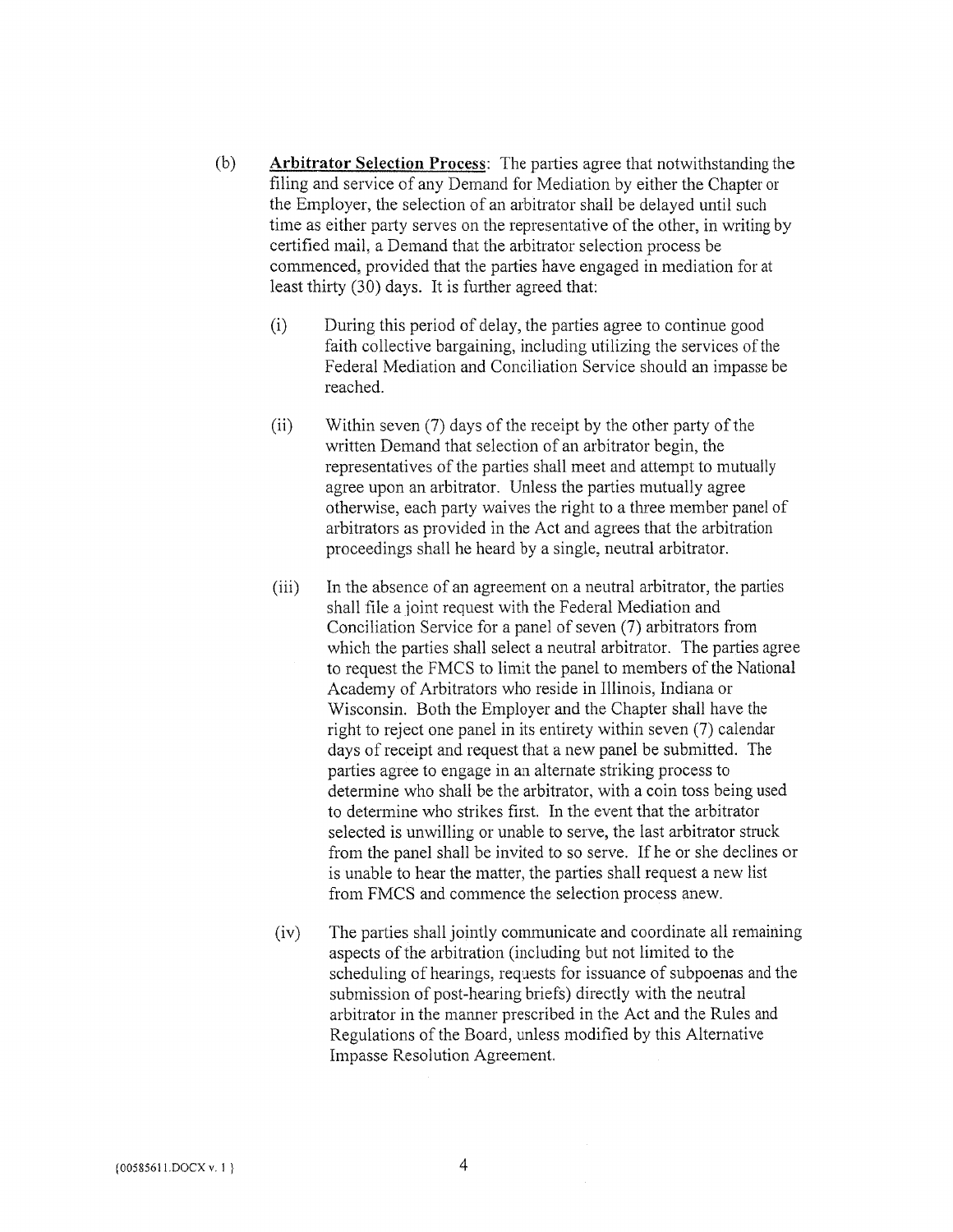- (c) Issues in Dispute and Final Offers: Within twenty-one (21) calendar days prior to the commencement of the hearing, the representatives of the parties shall meet and develop a written list of those issues that remain in dispute. The representatives shall prepare a Stipulation of Issues in Dispute for each party to then execute and for submission at the beginning of the arbitration hearing. In addition, the parties shall submit to the arbitrator as a joint exhibit all tentatively agreed to contract language, The parties agree that only those issues listed in the Stipulation shall be submitted to the arbitrator for decision and award. It is further agreed that:
	- (i) Each party retains the right to object to any issue on the grounds that the same constitutes a non-mandatory subject of bargaining and/or is an issue on which the arbitrator has no authority to issue an award. Should any disputes arise as to whether a subject is a mandatory subject of bargaining, the parties agree to cooperate in obtaining a prompt resolution of the dispute by the Board pursuant to the Act and the Rules and Regulations of the Board. Either party may file a petition with the Board's General Counsel for a declaratory ruling after receiving such notice from either party that it regards a particular issue a non-mandatory subject of bargaining.
	- $(i)$  Not less than seven (7) calendar days prior to the date when the first day the arbitration hearings are scheduled to commence, the representatives of the parties shall simultaneously exchange in person their respective written final offers as to each issue in dispute as shown on the Stipulation of Issues in Dispute. The foregoing shall not preclude the parties from mutually agreeing to modify final offers or from mutually agreeing to resolve any or all the issues identified as being in dispute through further collective bargaining.
- (d) Authority and Jurisdiction of Arbitrator: The parties agree that the neutral arbitrator shall not function as a mediator unless mutually agreed by the Employer and the Chapter. The arbitrator selected and appointed to resolve any disputes that may exist in the negotiations for an agreement shall have the express authority and jurisdiction to award increases or decreases in wages and all other fonns of compensation retroactive to April 1, 2021, notwithstanding any delay in the arbitrator selection process that may have occurred or any other modification of the impasse procedure described in the Act and the Rules and Regulations of the Board as a result of this Agreement. Provided one party has served on the other a timely Demand for Mediation in accordance with the provisions of Section 2(a) above, each party expressly waives and agrees not to assert any defense, right or claim that the arbitrator lacks the jurisdiction and authority to make such a retroaetive award of increased or decreased wages and/or other forms of compensation.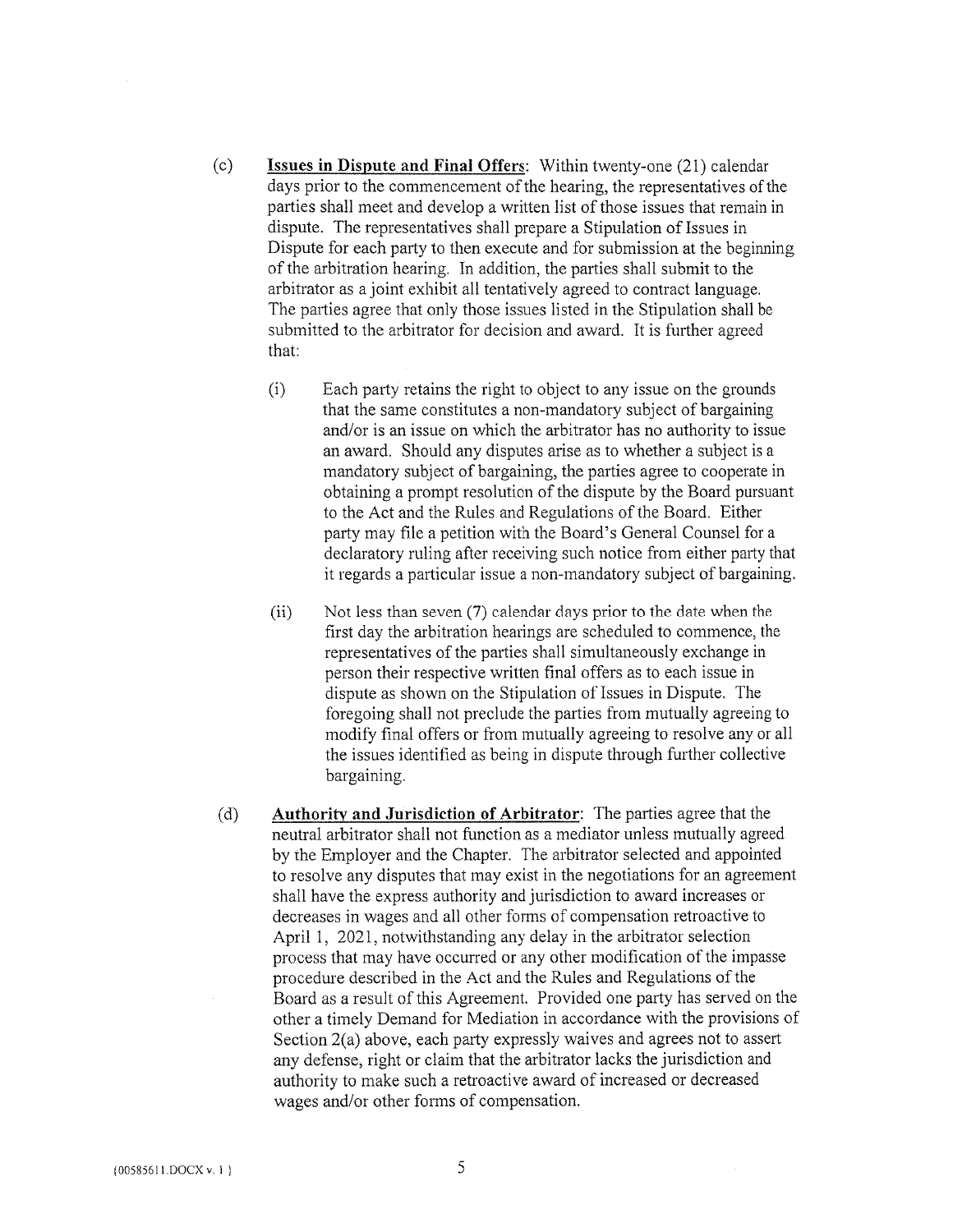- (e) Discretion and Judgment of Arbitrator: The parties do not intend by this Agreement to predetermine or stipulate whether any award of increased or decreased wages or other forms of compensation should in fact be retroactive to April 1, 2021, but rather intend to insure that the arbitrator has the jurisdiction and authority to so award retroactive increases or decreases, provided a timely Demand for Mediation has been submitted by one party, to that date should he in his discretion and judgment believe such an award is appropriate.
- (f) Conduct of Hearings: The parties agree that all arbitration hearings shall be conducted as follows:
	- (i) Hearings shall be held in Western Springs, Illinois, at a mutually agreed location. Hearings may be conducted elsewhere by written mutual agreement.
	- (ii) The hearings shall begin within thirty (30) days of the notification that the arbitrator selected has accepted the appointment to serve as the neutral arbitrator. The parties, by mutual written agreement, may agree to delay the date of the first hearing for a period up to ninety (90) days. The hearings shall be scheduled on mutually agreed dates, subject to the reasonable availability of the arbitrator and the representatives of the parties and shall be concluded within thirty (30) days of the date of the first hearing.
	- (iii) The party requesting arbitration shall proceed with the presentation of its case first, followed by the non-requesting party. Each party shall have the right to submit rebuttal evidence and testimony, as well as to submit a post-hearing brief. Post-hearing briefs shall be simultaneously submitted directly to the arbitrator, with a copy sent to the opposing party's representative by the arbitrator, within thirty (30) calendar days of the conclusion of the hearing.
	- (iv) The arbitrator's decision and award shall be issued in writing directly to each party's representative within thirty (30) days of the close of hearings or the submission of post- hearing briefs, whichever is later.
	- (v) A mutually agreed court reporting service shall record and transcribe the hearings. The costs of the neutral arbitrator, as well as the costs of the court reporting service and a copy of the transcript for the arbitrator, shall be divided equally. Each party shall be responsible for purchasing its own copy of the transcript and for compensating its witnesses and representatives.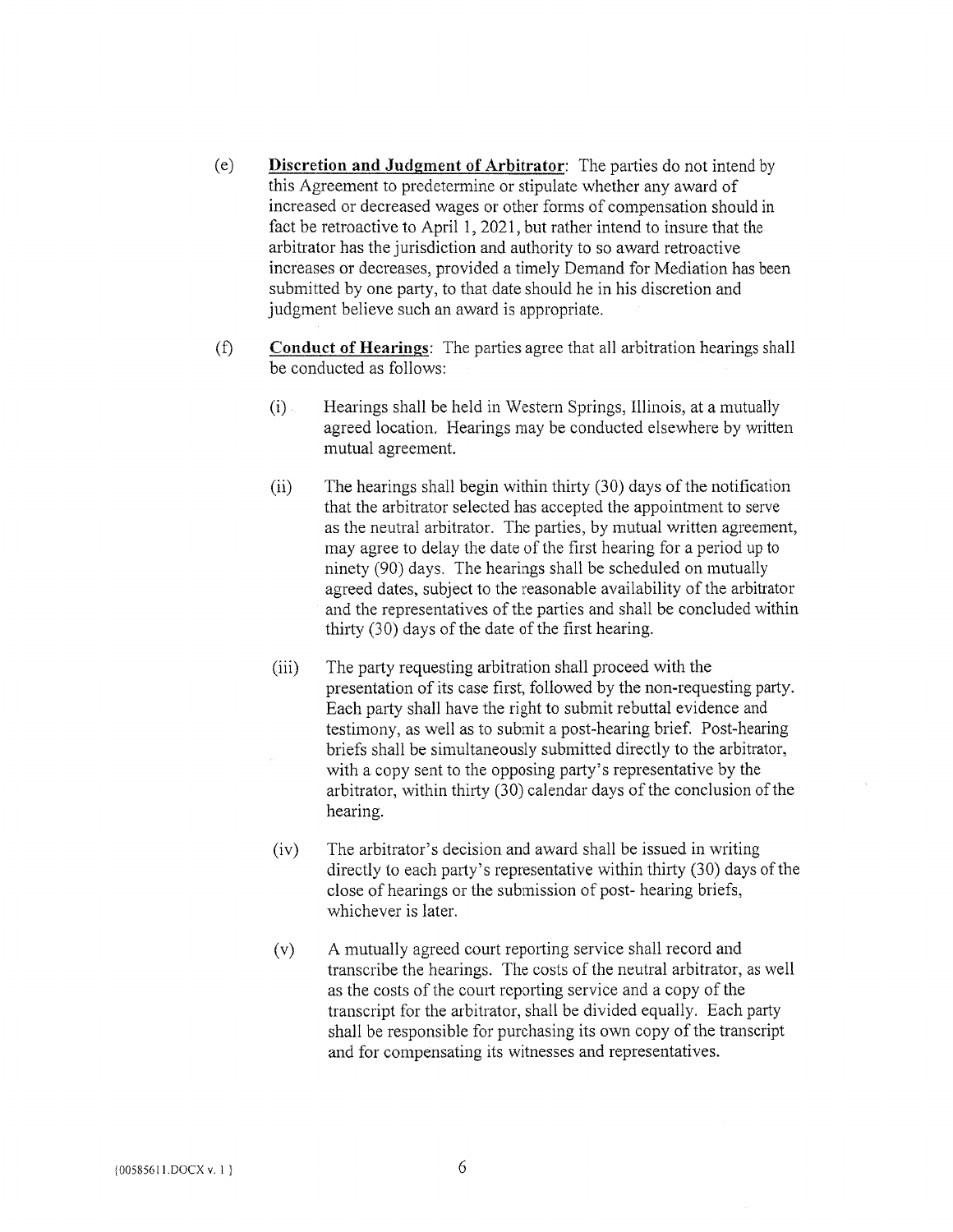- (3) Time Limits: The parties agree that any time limits, regardless of whether they are set forth in this Alternative Impasse Resolution Procedure, in the Act, or in the Rules and Regulations of the Board, may be extended by mutual written agreement.
- (4) Remaining Provisions of §1614: Except as expressly provided in this Agreement, the parties agree that the provisions of  $§1614$  of the Act and the Rules and Regulations of the Board shall govern the resolution of any bargaining impasses and any arbitration proceedings that may occur. To the extent there is any conflict between the provisions of this Agreement and §1614 and/or the Rules and Regulations of the Board, it is the parties' express intent that the provisions of this Agreement shall prevail.
- (5) Recitals Incorporated: The parties agree that the recitals at the beginning of this Agreement represent essential elements of the understandings of the parties, and that the same are hereby incorporated as part of this Agreement.
- (6) Authority of Representatives: The representatives of the parties signing beiow warrant to each other that they have been duly authorized to enter into this Agreement by the governing body of the Employer and the membership of the bargaining unit, respectively, and that all necessary steps have been taken to insure that the terms of this Agreement will be binding on the Employer and the Chapter.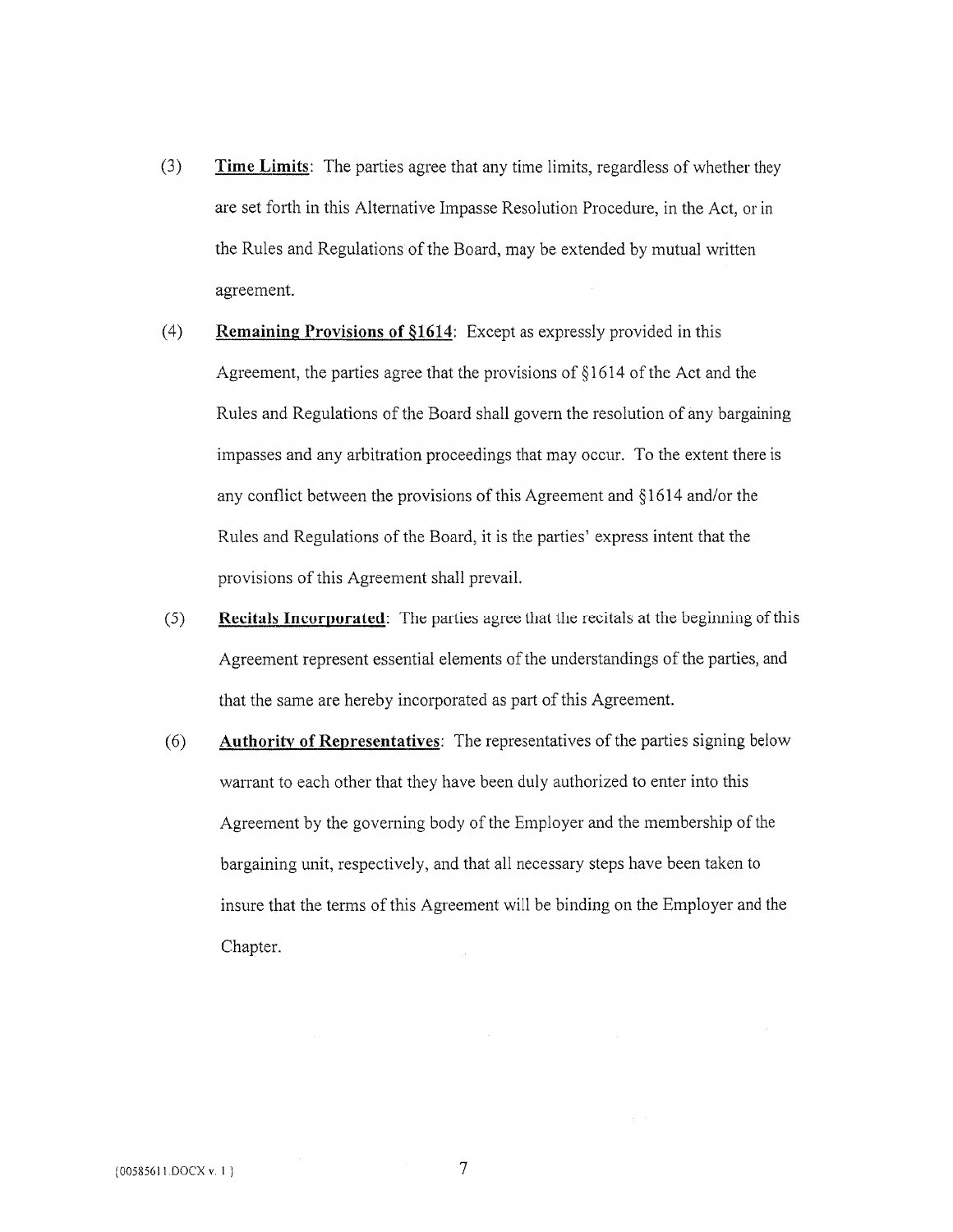2. The salary schedule will be increased by 2.5% effective April 1,

2020. To effectuate this change, the following contract provision will be

modified as follows to add the additional provision:

#### ARTICLE 11 SALARIES

Effective April 1, 2020, employees shall be paid on the basis of the following minimum annual salaries for each of the following steps:

| <b>STEP</b> | <b>ANNUAL SALARY</b> |
|-------------|----------------------|
| Probation   | \$69,056.7421        |
| A           | \$70,740.0621        |
| В           | \$72,467.5239        |
| C           | \$79,099.2317        |
| D           | \$81,824.5512        |
| E           | \$89,149.4535        |
| F           | \$93,202.6544        |
| G           | \$97,254.7462        |

3. Fair Share shall be deleted in its entirety from Article III Chapter Rights Section 2 Fair Share and Section 3 Indemnification will be renumbered to Section 2 and modified to delete the reference to fair share as follows and the following sections will be renumbered from Sections 4 and Section 5 to Sections 3 and 4 as outlined below:

### ARTICLE III CHAPTER RIGHTS

Section 2. Indemnification. The Chapter shall indemnify and hold harmless the Village, its elected representatives, officers, administrators, agents and employees from and against any and all claims, demands, actions, complaints, suits or other forms of liability (monetary or otherwise) that arise out of or by reason of any action taken or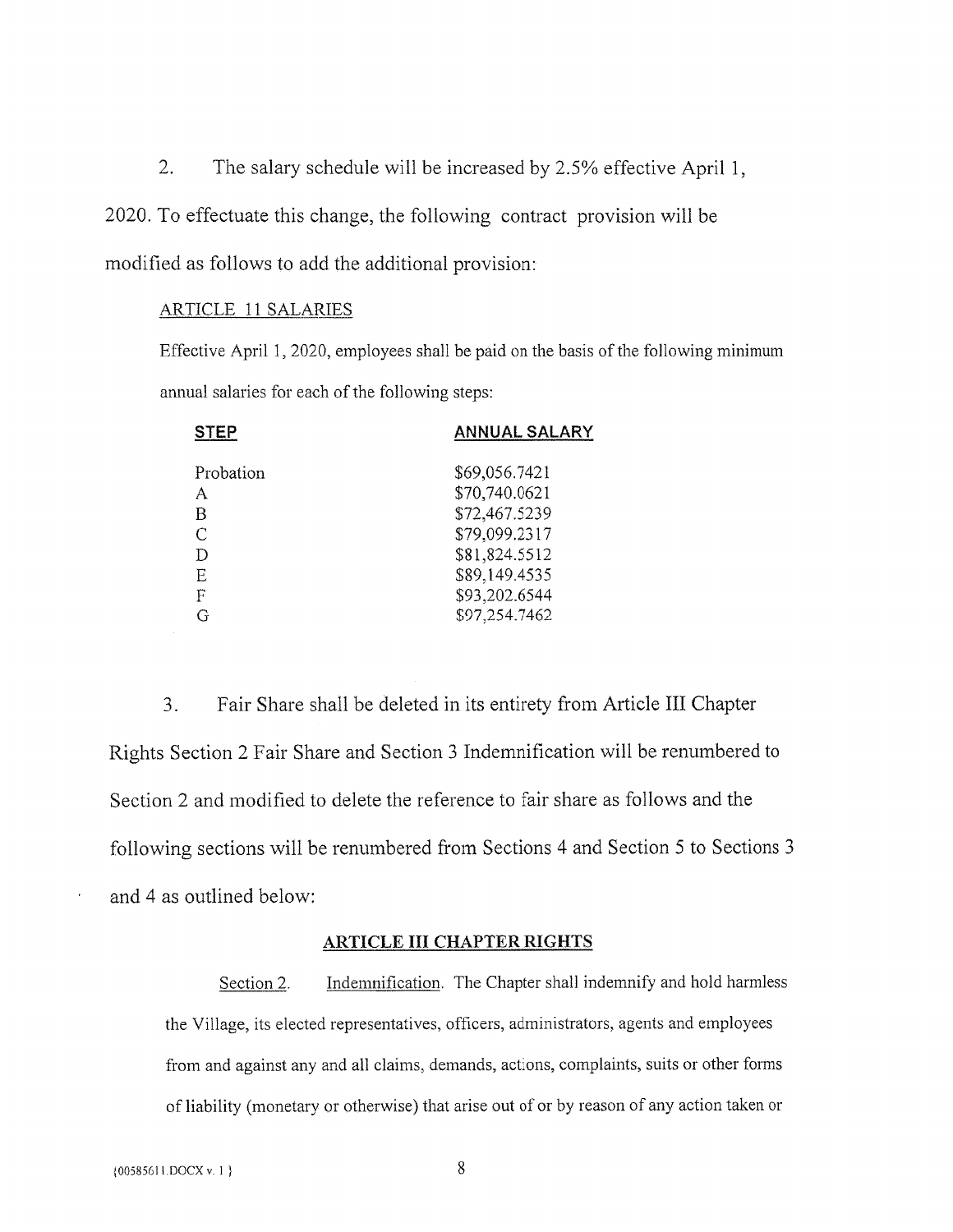not taken by the Village for the purpose of complying with the provisions of Section 1 of this Article, so long as any and all of the aforementioned claims, demands, actions, complaints, suits or other forms of liability (monetary or otherwise) are not initiated by the Village. If it should be ruled by a court of competent jurisdiction that this indemnification clause, or any part of it, is void as against public policy, then Section 1, Dues Deduction shall become null and void and shall no longer be considered a part of this Agreement.

Section 3. Chapter Use of Bulletin Board. The Village will make available space on a bulletin board for the posting of official Chapter notices of a non-political, non-controversial nature, but only after such notices have been submitted to and approved by the Director of Law Enforcement Services or his designee for posting. Such approval shall be noted on the posting, along with the date it was approved and the period of time that the notice will be posted. Except as provided in this Section, there shall be no distribution or posting of Chapter materials of any kind on Village property.

Section 4. Access to Village Premises. Duly authorized Chapter business representatives will be permitted reasonable access to the premises of the Village for the purpose of representing employees pursuant to the provisions of this Agreement. These business representatives will be identified to the Director of Law Enforcement Services or his designee in a manner suitable to the Director of Law Enforcement Services or his designee and on each occasion will first secure the approval of the Director of Law Enforcement Services or his designee to enter and conduct their business as not to interfere with Village operations. If such approval is granted, the Direetor of Law Enforcement Services or his designee shall designate the area where such business is to be conducted and the period of time provided for such purpose. The Chapter will not

9